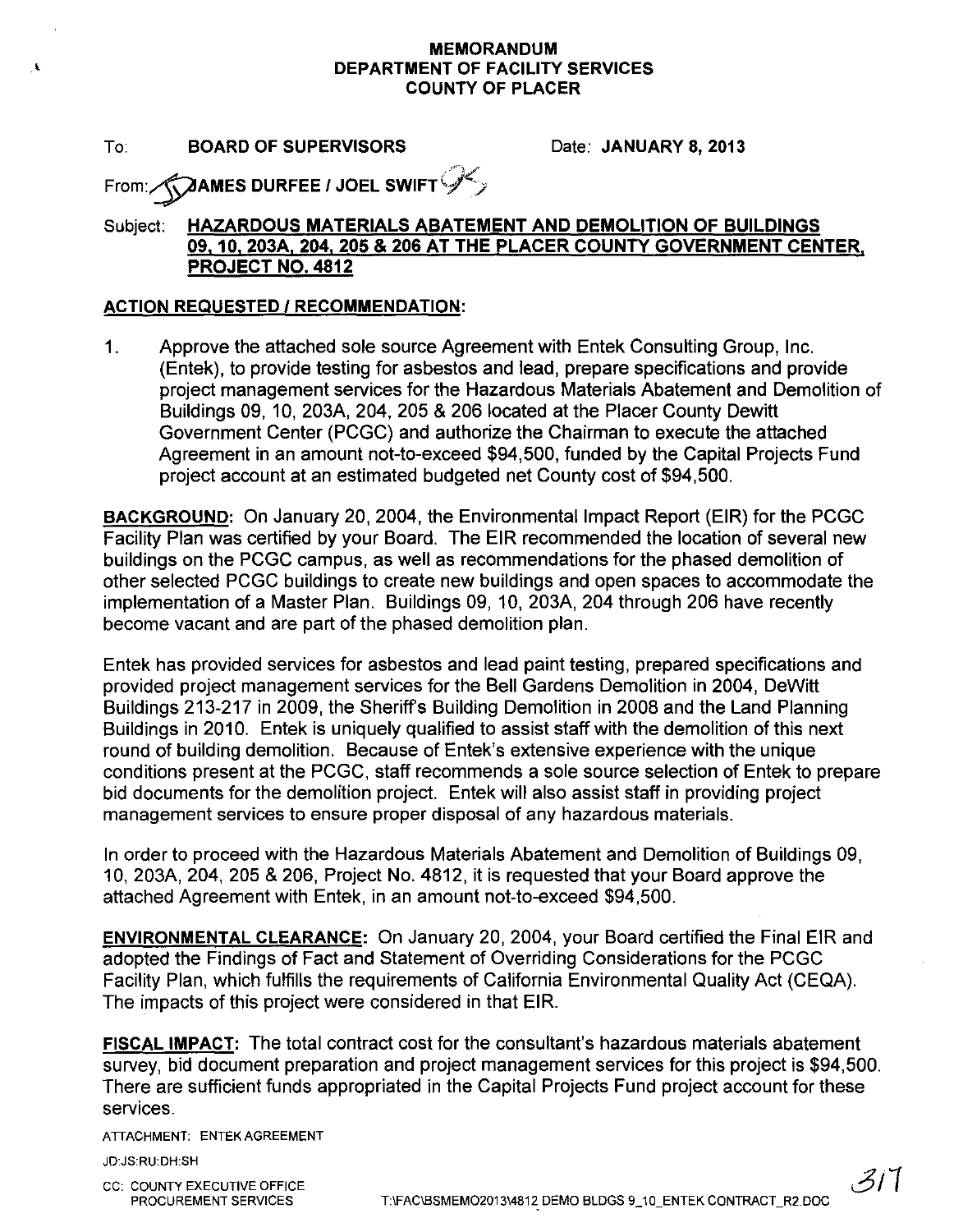Contract No.:

Administering Agency: County of PlacerlFacilities Services/Capital Improvements Division

Contract Description: Consulting Services for the Demolition of Buildings 09, 10, 203A, 204A&B, 205A&B & 206A&B

## CONSULTANT SERVICES AGREEMENT

THIS AGREEMENT is made at Auburn, California, as of **constant and the SCREEMENT** is made at Auburn, California, as of **constant and the SCREEMENT** and between the County of Placer, a political subdivision of the State of California ("County"), and Entek Consulting Group, Inc. ("Consultant") a California Corporation, who agree as follows:

1. **Services.** Subject to the terms and conditions set forth in this Agreement, Consultant shall provide the services as described in Exhibit A in the manner therein specified.

2. **Payment.** County shall pay Consultant for services rendered pursuant to this Agreement at the time and in the amounts set forth in Exhibit B. Consultant shall submit all billings for said services to County in the manner specified in Exhibit B. The total amount payable for all services provided under this Agreement, including Additional Services, shall not exceed Ninety Four Thousand Five Hundred and nol100 Dollars (\$94,500.00) without the prior written approval of County.

3. Facilities, Eguipment and Other Materials, and Obligations of County. Except as set forth in Exhibit C, Consultant shall, at its sole cost and expense, furnish all facilities, equipment, and other materials which may be required for furnishing services pursuant to this Agreement. County shall furnish Consultant only those facilities, equipment, and other materials, if any, and shall perform those obligations, if any, listed in Exhibit C according to the terms and conditions set forth in Exhibit C.

4. General Provisions. The general provisions set forth in Exhibit D are part of this Agreement. Any inconsistency between said general provisions and any other terms or conditions of this Agreement shall be controlled by the other term or condition insofar as it is inconsistent with the general provisions.

5. **Exhibits**. All exhibits referred to herein are attached hereto and by this reference incorporated herein.

6. Time for Performance. Time is of the essence, and, subject to County's compliance with Exhibit C and to the provisions of paragraph 3 of Exhibit D, failure of Consultant to perform any services within the time limits set forth in Exhibit A, if any, shall constitute material breach of this contract.

7. Notices. Any notice or demand required to be given herein shall be made by certified or registered mail, return receipt requested, confirmed fax or reliable overnight mail to the address of the respective parties set forth below: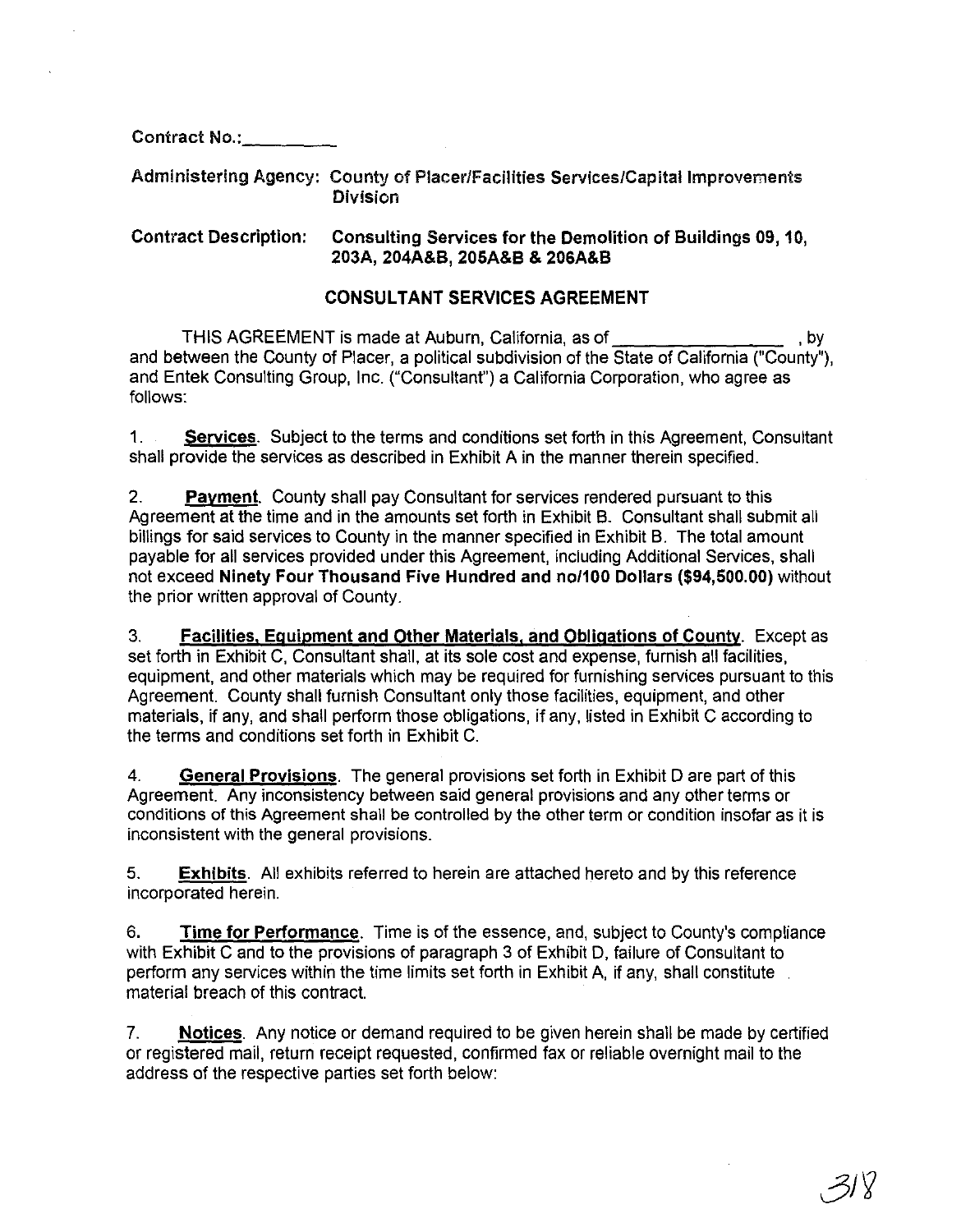COUNTY: Placer County Department of Facility Services Attn: Doug Hawk, Architect Capital Improvements 11476 "C" Avenue Auburn, CA 95603 Phone: 530-889-6805 Fax: 530-889-6863

CONSULTANT: Entek Consulting Group, Inc Attn: Richard Beall 4200 Rocklin Road, Suite 7 Rocklin, CA 95677 Phone: 916-632-6800 Fax: 916-632-6812

REMIT TO CONSULTANT:

Entek Consulting Group, Inc Attn: Richard Beall 4200 Rocklin Road, Suite 7 Rocklin, CA 95677 Phone: 916-632-6800 Fax: 916-632-6812

County or Consultant may from time to time designate any other address for this purpose by written notice to the other party.

Executed as of the day first above stated:

COUNTY OF PLACER

| By:<br>Chairman, Board of Supervisors                                                                                                                                                                                                                                                   | Date:                               |
|-----------------------------------------------------------------------------------------------------------------------------------------------------------------------------------------------------------------------------------------------------------------------------------------|-------------------------------------|
| Entek Consulting Group, Inc., CONSULTANT                                                                                                                                                                                                                                                |                                     |
| By:<br><b>Richard Beall, President</b>                                                                                                                                                                                                                                                  | Date: $k = 28 - 12$                 |
| V AAI<br>By:<br>Terri Busch, CFO                                                                                                                                                                                                                                                        | Date: $1.2812$                      |
| Approved as to Form                                                                                                                                                                                                                                                                     | Approved as to Funds                |
| By:<br><b>Placer County Counsel</b>                                                                                                                                                                                                                                                     | By:<br><b>Placer County Auditor</b> |
| Exhibit A: Scope of Services<br>Exhibit B: Payment for Services Rendered<br>Exhibit B-1: 2012 Fee Schedule<br>Exhibit C: Facilities, Equipment, and Other Materials and Obligations of County<br><b>Exhibit D: General Provisions</b><br>Exhibit E: Confidential Accounting Information |                                     |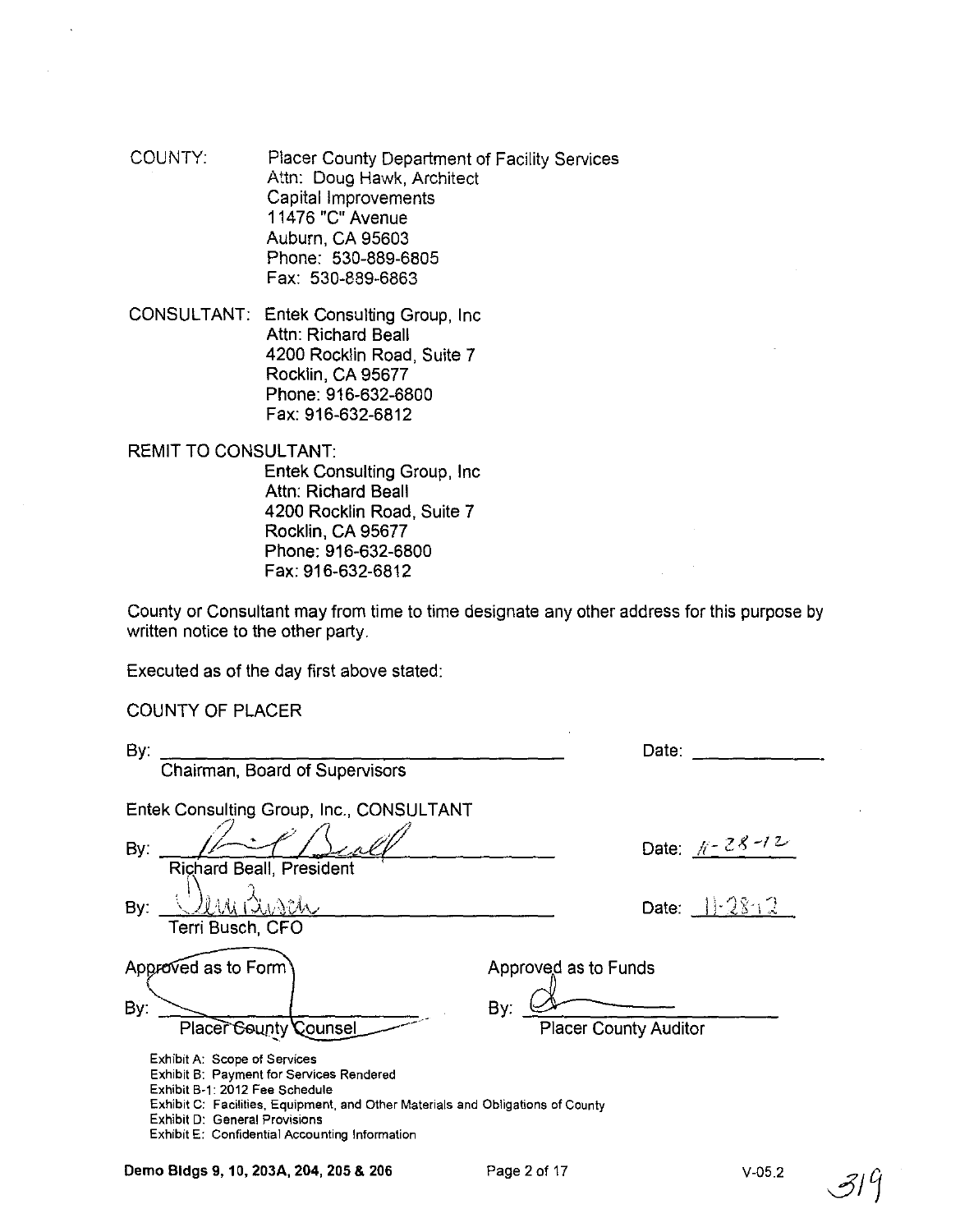## EXHIBIT A

## SCOPE **OF** SERVICES

The scope of services shall consists of professional services related to the development of asbestos, lead in paint and other hazardous materials bidding specifications for abatement contractors for the demolition project at the Dewitt Center in Auburn including asbestos predemolition inspection, lead paint inspection, development of Contract Specifications for asbestos, lead in construction, fluorescent light tubes, and PCB ballasts for Buildings 09, 10, 203A, 204A&B, 205A&B, 206A&B, and connecting corridors at the DeWitt Government Center, Auburn, CA. In addition, this proposal includes services for providing onsite third party project management during the removal and handling of hazardous materials.

### **Task 1: Asbestos and Lead Inspection of Subject Buildings (Interior and Exterior)**

Consultant will conduct an asbestos inspection of suspect materials related to the project to meet the California Air Resources Board (CARB) requirements for compliance with the US EPA National EmisSions Standards for Hazardous Air Pollutants (NESHAP) regulation.

The asbestos inspection will be conducted by a team of two inspectors who are either Cal/OSHA Certified Asbestos Consultants (CAC) or Cal/OSHA Certified Site Surveillance Technicians (CSST). The inspection for asbestos will include an estimated 282 bulk samples to be analyzed by polarized light microscopy (PLM) and approximately 35 samples analyzed by the 400 Point Count Method by PLM for waste classification. All bulk samples will be submitted to Asbestech, a National Voluntary Laboratory Accreditation Program (NVLAP) accredited laboratory in Carmichael, California.

Additionally, Consultant will conduct a lead inspection of the subject buildings for compliance with the California Occupational Safety and Health Administration (Cal/OSHA) Lead in construction Standard, Title 8 CCR, Section 1532.1. The lead inspection will be conducted by California Department of Public Health (CDPH) certified Lead Inspector/Assessors and will include evaluation of the interior and exterior building surfaces using XRF technology.

As part of the lead inspection, Consultant will conduct a mass balance evaluation for lead in the building structures to be demolished. This extensive evaluation and testing will assist in determining the total waste stream of the building structures prior to the contractors bidding the project and will assure the waste stream for lead is accurately evaluated. A total of four samples will be collected and analyzed by Asbestech using the TILC and STLC methods of analysis.

Consultant will provide a written report of findings including written specifications for asbestos, lead, and other hazardous material for bidding purposes based on the items listed above.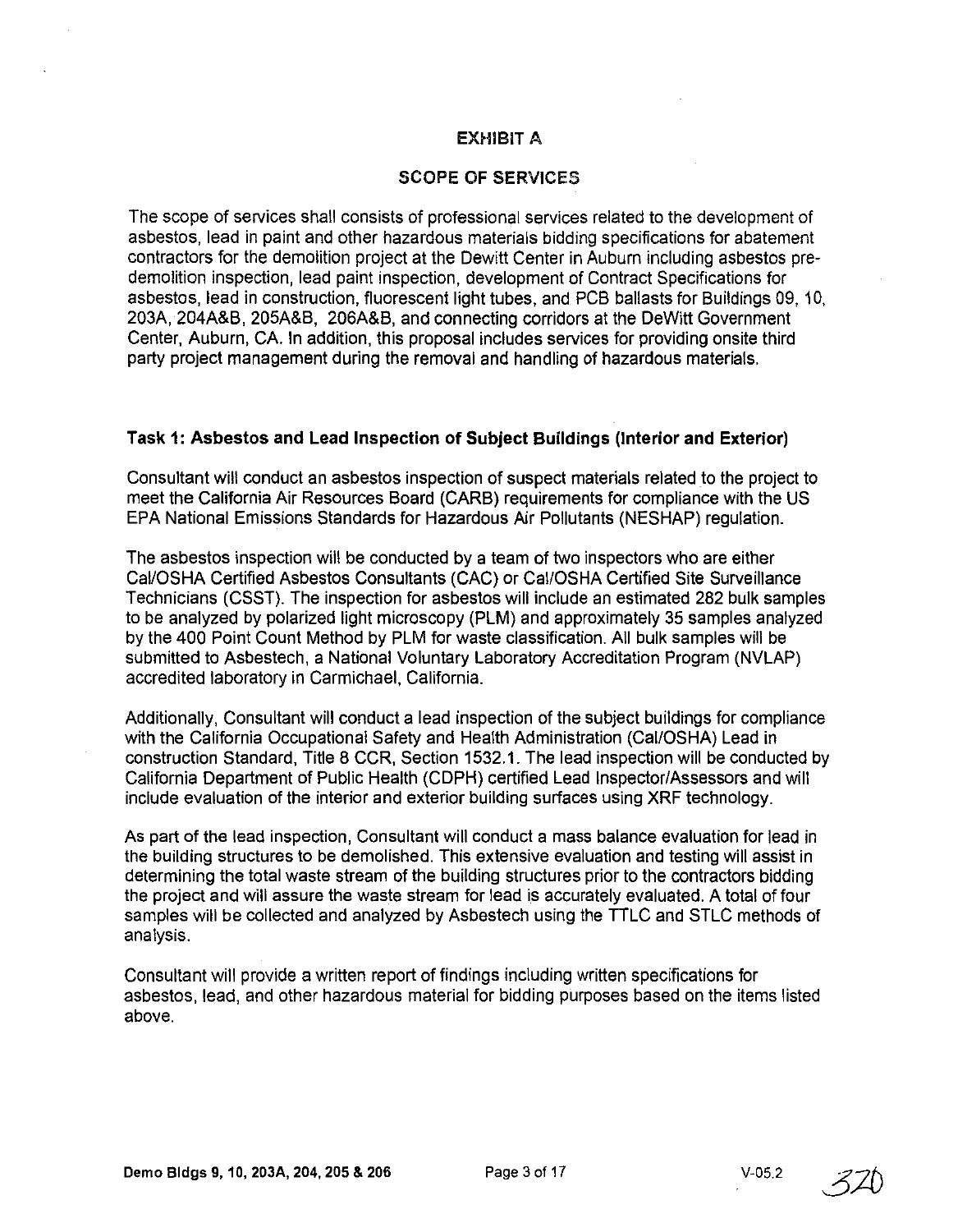# Task 2: Onsite Project Management During Abatement and Demolition

Consultant will provide project oversight services to ensure abatement and demolition contractor compliance with all applicable regulations in addition to any issued abatement specifications. Consultant will provide a CAC or CSST to monitor the project throughout its duration.

Consultant will also collect daily air samples at the perimeter of the regulated areas. These samples will be analyzed by Asbestech using the National Institute of Occupational Safety and Health (NIOSH) method 7400 using phase contrast microscopy. The purpose of such samples is to demonstrate the airborne fiber concentrations at the project boundary.

The following services will be provided during this second phase of work during actual demolition by the awarded contractor:

- Pre-Construction meeting with awarded contractor to review documents, schedule, and approach
- Onsite project management by a Certified Asbestos Consultant (CAC) or Certified Asbestos Site Surveillance Technician (CSST) to oversee the asbestos contractor
- Assist in decisions needed regarding abatement techniques
- Coordination between Placer County and Contractor including meetings as necessary
- Written progress reports to Placer County
- Air sampling during course of asbestos abatement
- Visual inspections of work areas during abatement and final visual inspections at end of abatement to assure contractor completed work to meet specifications
- Enforcement of abatement specifications
- Support by Senior consultant during course of project as needed
- Final close-out of project with written report to Placer County with all daily logs, visual inspection records, contractor records of worker training, medical records, and respirator fit tests, etc.

This contract assumes the project will be completed within twelve weeks of arriving at the project site and includes up to 480 hours of project oversight and 120 daily air samples.

Said Scope of Work may be amended only with the prior written approval of the Consultant and the Placer County Director of Facility Services however, in no event shall such amendment create any additional liability to the County.

In addition to the services described above, County may request Additional Services on an as needed basis subject to the County's approval of a written scope of work and approval of a cost proposal. In no event shall said Additional Services exceed the cost allocated in Exhibit B. Work on any Additional Services may not proceed until authorized in writing by the Placer County Director of Facility Services. Any approved Additional Services and costs shall be appended to this Agreement and such work shall be subject to all of the provisions of this Agreement.

 $END$  of Exhibit  $A - Score$  of Services

 $321$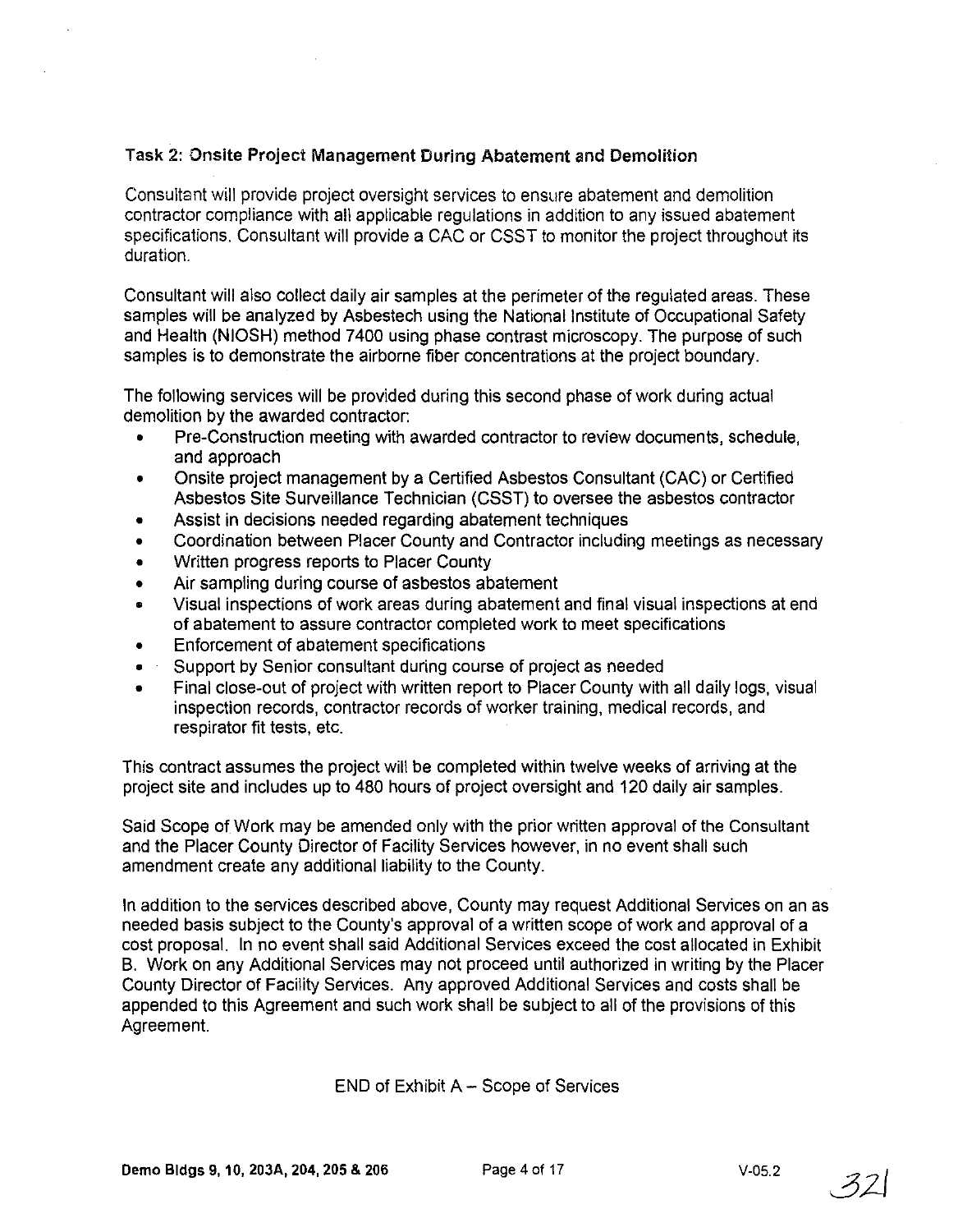### EXHIBIT B PAYMENT FOR SERVICES RENDERED

Payment to Consultant shall be made by the County on an hourly basis in accordance with the schedule below.

Consultant shall submit invoices monthly for work performed, including task budgets, current charges by task, cumulative charges by task to date and percent of budget expended and remaining task. Provided the work has been satisfactorily performed, County shall pay invoices within thirty (30) days after approval of the invoice. Consultant shall provide such additional information as the County may request to verify any of the amounts claimed for payment in any invoice.

The total amount payable for each task shall not exceed the amount set forth below; provided, however, upon written request of the Consultant and with written approval of the Placer County Director of Facility Services, the County may adjust the amount to be paid for any task if the County deems it necessary and appropriate. However, the total amount payable for all services provided under this Agreement, including additional services, shall not exceed Ninety Four Thousand Five Hundred and no/100 Dollars (\$94,500.00).

|       | <b>Total Basic Fee:</b>                                                                                     | \$94,500.00                |
|-------|-------------------------------------------------------------------------------------------------------------|----------------------------|
| 3A    | Additional Services Allowance                                                                               | \$10,483.00                |
| 2C    | <b>Final Close Out Process</b>                                                                              | \$3,208.00                 |
| 2B    | Onsite Project Management and<br><b>Administrative Support</b><br><b>Laboratory Costs during Demolition</b> | \$44,744.00<br>\$2,880.00  |
|       | 2A Pre-Construction Meeting,                                                                                |                            |
| 18    | <b>Final Survey Report and Bidding Specifications</b><br><b>Laboratory Costs</b>                            | \$22,992.00<br>\$10,193.00 |
| 1A    | Onsite Asbestos & Lead Inspection,                                                                          |                            |
| TASK: |                                                                                                             | ∩AST∙                      |

This contract allows for additional work as necessary on the prior written approval from the Placer County Director of Facility Services in the maximum amount of \$10,483.00.

 $\alpha$ 

TASK:

 $322$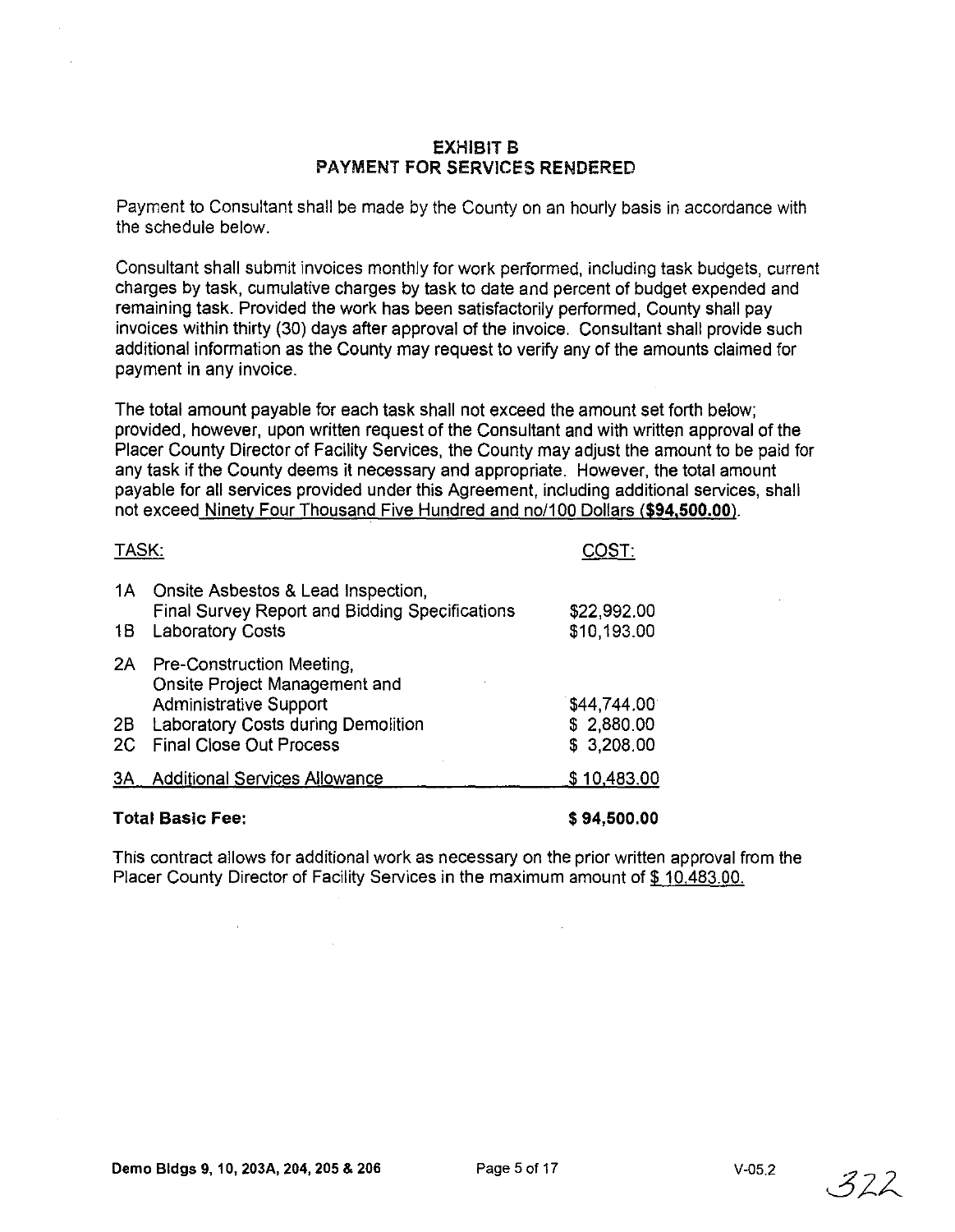# Exhibit B-1

 $\overline{\phantom{a}}$ 

# Entek Consulting Group, Inc. Fee Schedule

### 2012/2013

| Professional Consultation, CIH, CSP<br>Weekend/Overtime (Over 8 hours/day) Rate<br>Holiday Rate*                                                    | \$125.00 per hour<br>\$135.00 per hour<br>\$160.00 per hour |
|-----------------------------------------------------------------------------------------------------------------------------------------------------|-------------------------------------------------------------|
| <b>Senior Consultant</b><br>Asbestos, Lead Inspections, & Project Management<br>Weekend/Overtime (Over 8 hours/day) Rate<br>Holiday Rate*           | \$98.00 per hour<br>\$110.00 per hour<br>\$125.00 per hour  |
| Asbestos Consultant (CAC and CSST)<br>Asbestos, Lead Inspections, & Project Management<br>Weekend/Overtime (Over 8 hours/day) Rate<br>Holiday Rate* | \$88.00 per hour<br>\$100.00 per hour<br>\$115.00 per hour  |
| <b>Technical Consultation/Support</b><br><b>Project Management</b><br>Weekends/Overtime (Over 8 Hours/day) Rate<br>Holiday Rate*                    | \$78.00 per hour<br>\$92.00 per hour<br>\$103.00 per hour   |
| Administrative Support                                                                                                                              | \$60.00 per hour                                            |
| Expert Witness (CIH/CSP)<br>File Review and Investigations<br><b>Trial and Deposition</b>                                                           | \$175.00 per hour<br>\$250.00 per hour                      |

Hourly rates include preparation, research, travel time, report preparation, on site investigations, and sampling. Per diem, hotel, and other travel costs apply for work as deemed necessary.

## **LABORATORY FEES**

| Phase Contrast Microscopy (PCM)                      | \$24.00 per sample  |
|------------------------------------------------------|---------------------|
| After Hours or Weekend/Night Rate (\$450.00 minimum) | \$45.00 per sample  |
| Polarized Light Microscopy (PLM)                     | \$24.00 per sample  |
| After Hours or Weekend/Night Rate (\$450.00 minimum) | \$50.00 per sample  |
| Polarized Light Microscopy (PLM) With Point Counting |                     |
| Point Counting 400 points (2-3 Days)                 | \$55.00 per sample  |
| Point Counting 400 points (24 Hour)                  | \$65.00 per sample  |
| Point Counting 400 points (4 Hour)                   | \$90.00 per sample  |
| CARB 435 Method                                      | \$175.00 per sample |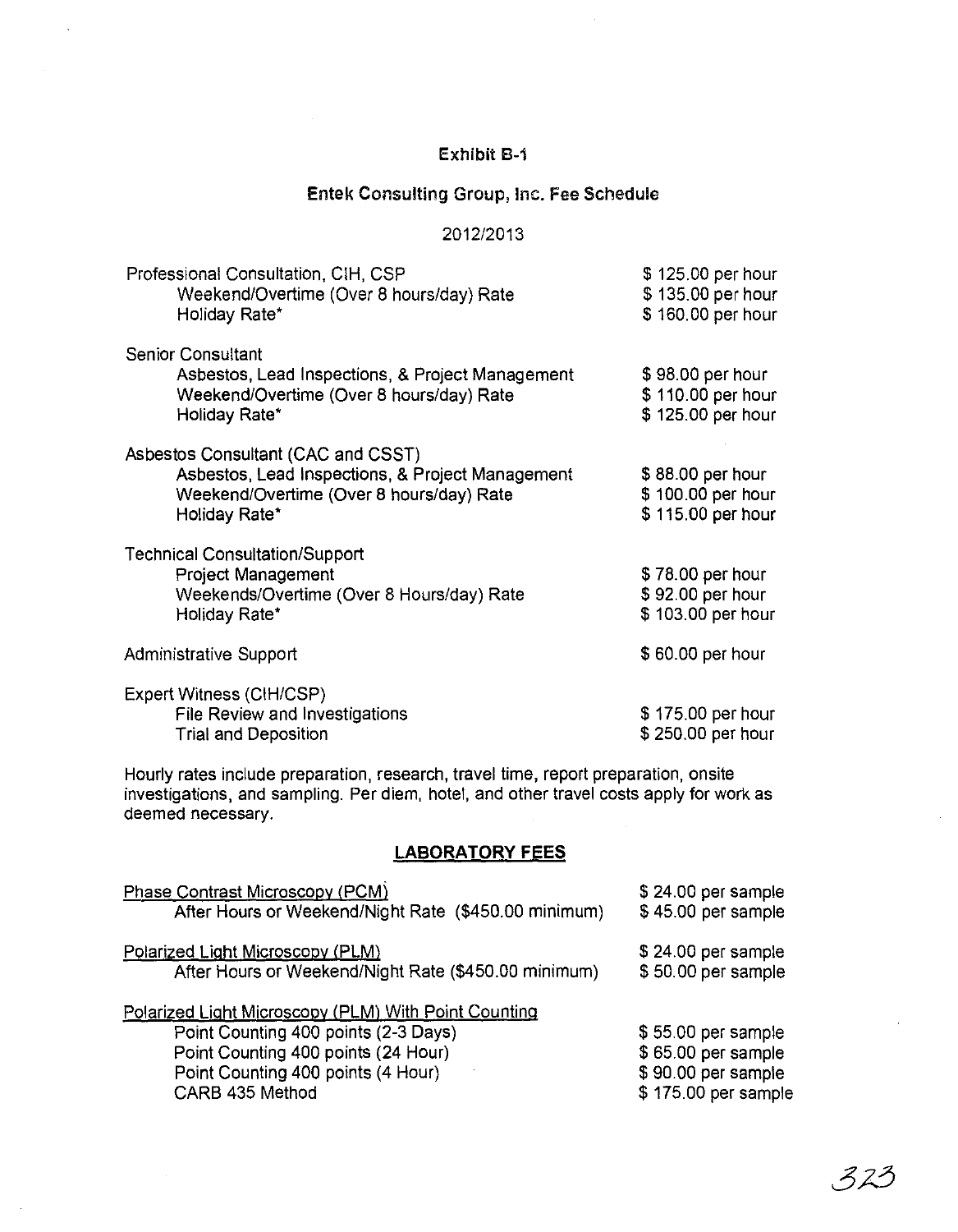| Atomic Absorption (AA) Analysis for Lead (paint chips, air cassette, soil & wipe) |                     |
|-----------------------------------------------------------------------------------|---------------------|
| Normal (2-3 Days)                                                                 | \$24.00 per sample  |
| RUSH (24 Hour)                                                                    | \$30.00 per sample  |
| RUSH (4 Hour)                                                                     | \$60.00 per sample  |
| After Hours or Weekend/Night Rate (\$450.00 minimum)                              | \$85.00 per sample  |
| STLC (3 Days)                                                                     | \$200.00 per sample |
| TTLC (3 Days)                                                                     | \$50.00 per sample  |
| TTLC (24 Hour)                                                                    | \$60.00 per sample  |
| TTLC (4 Hour Rush)                                                                | \$90.00 per sample  |
| Niton XRF Analysis for Lead                                                       | \$250.00 per day    |

## Transmission Electron Microscopy (TEM) for Asbestos--Air

| Modified AHERA (10 Grid Openings for NOA Projects)<br>AHERA 3 Days | \$160.00 per sample<br>\$100.00 per sample |
|--------------------------------------------------------------------|--------------------------------------------|
| AHERA 24 Hour                                                      | \$115.00 per sample                        |
| AHERA Same Day (8 Hour Rush)                                       | \$140.00 per sample                        |
| AHERA Same Day (4-6 Hour Rush)                                     | \$180.00 per sample                        |
| AHERA After Hours or Weekend                                       | \$250.00 per sample                        |

After Hours or Weekend/Night (Minimum \$675.00)

| Viable Airborne Mold - Anderson |  |
|---------------------------------|--|
| Malt Agar                       |  |
|                                 |  |

- Airborne Bacteria Anderson
- Non-Viable Spores Air-O-Cell

### Bulk (Biological)

Dust Sample Culture on Agar Plates

#### Industrial Hygiene Laboratory Fees and Courier Fees

Prices quoted on a per project basis. Courier Fees for FedEx or UPS on a per project basis

## End of Exhibit B-1 2012/2013 Fee Schedule

\$70.00 per sample

\$ 65.00 per sarnple

\$ 85.00 per sample

\$ 40.00 per sample

\$ 75.00 per sample

324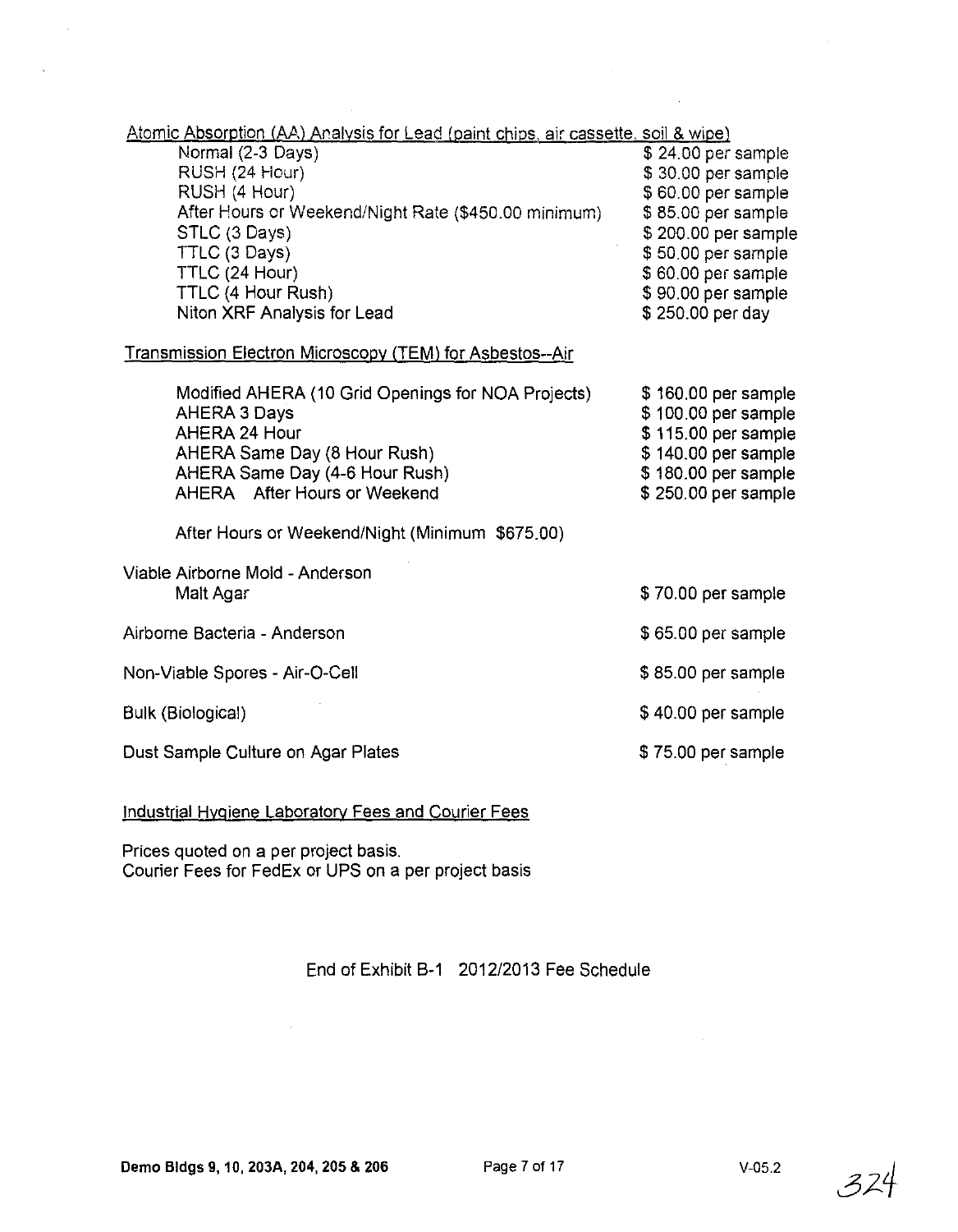### **EXHIBIT C**

## FACILITIES, EQUIPMENT, AND **OTHER**  MATERIALS, AND OBLIGATIONS OF COUNTY

To permit the Consultant to render the services required herein, the County shall, at its expense and in a timely manner provide the following facilities, equipment, services or other materials:

- 1. Appoint a staff member to act as Project Manager.
- 2. Provide the typical Construction Contract, General Conditions and CSI Division 1 documents.
- 3. County shall promptly review any and all documents and materials submitted by the Consultant.

All other information, facilities, and equipment required to complete the services described in Exhibit A of this Agreement shall be provided by the Consultant.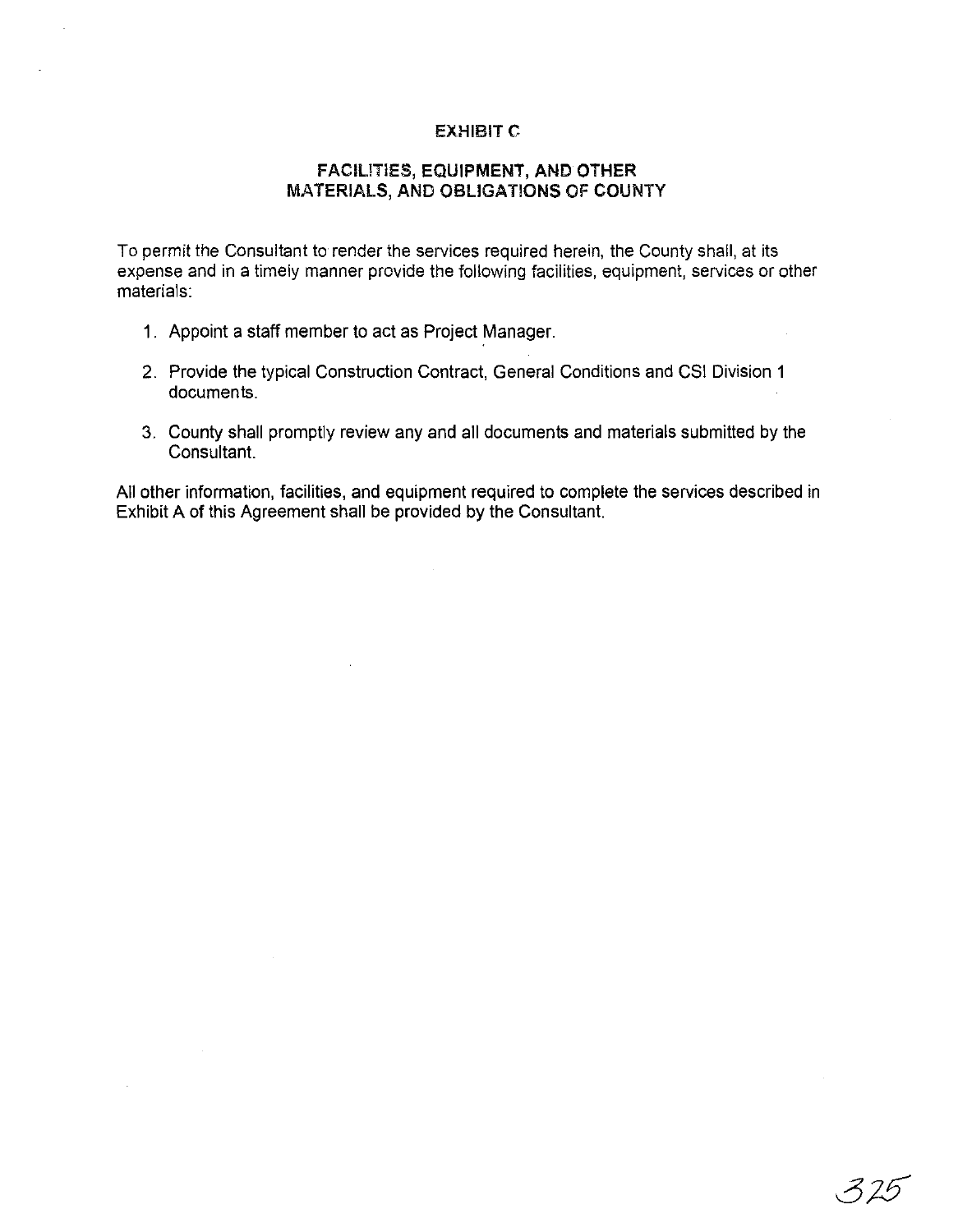## EXH1BITD GENERAL PROVISIONS

- 1. **Independent Contractor.** At all times during the term of this Agreement, Consultant shall be an independent contractor and shall not be an employee of the County. All persons performing services for the Consultant under this Contract shall be employees of the Consultant and not the County.
- 2. Licenses, Permits. Consultant represents and warrants to County that it has all licenses, permits, qualifications, and approvals of whatsoever nature, which are legally required for Consultant to practice its profession and shall, at its sole cost and expense, keep in effect or obtain at all times during the term of this Agreement, any licenses, permits, and approvals which are legally required for Consultant to practice its profession at the time the services are performed.
- 3. Time. Consultant shall devote such attention to the performance of services pursuant to this Agreement as may be necessary for the satisfactory and timely performance of Consultant's obligations pursuant to this Agreement. Neither party shall be considered in default of this Agreement to the extent performance is prevented or delayed by any cause, present or future, which is beyond the reasonable control of the party.

### 4. Hold Harmless and Indemnification Agreement

The CONSULTANT hereby agrees to protect, defend, indemnify, and hold PLACER COUNTY free and harmless from any and all losses, claims, liens, demands and causes of action of every kind and character including, but not limited to, the amounts of judgments, penalties, interest, court costs, legal fees, and all other expenses incurred by PLACER COUNTY arising in favor of any party, including claims, liens, debts, personal injuries, death, or damages to property (including employees or property of PLACER COUNTY) and without limitation by enumeration, all other claims or demands of every character occurring or in any way incident to, in connection with or arising directly or indirectly out of this contract or agreement to the extent that the above arise out of, pertain to, or relate to the negligence, recklessness, or willful misconduct (all whether by act, error and/or omission) of the CONSULTANT. CONSULTANT'S obligation shall include the duty to defend PLACER COUNTY as set forth in California Civil Code Sections 2778 and 2782.8. This provision is not intended to create any cause of action in favor of any third party against CONSULTANT or PLACER COUNTY or to enlarge in any way the CONSULTANT'S liability but is intended solely to provide for indemnification of PLACER COUNTY from liability for damages or injuries to third persons or property arising from CONSULTANT'S performance pursuant to this contract or agreement.

As used above, the term PLACER COUNTY means the County of Placer, its officers, agents, employees, and volunteers.

### 5. Insurance:

CONSULTANT shall file with COUNTY concurrently herewith a Certificate of Insurance, in companies acceptable to COUNTY, with a Best's Rating of no less than A-:VII showing:

 $326$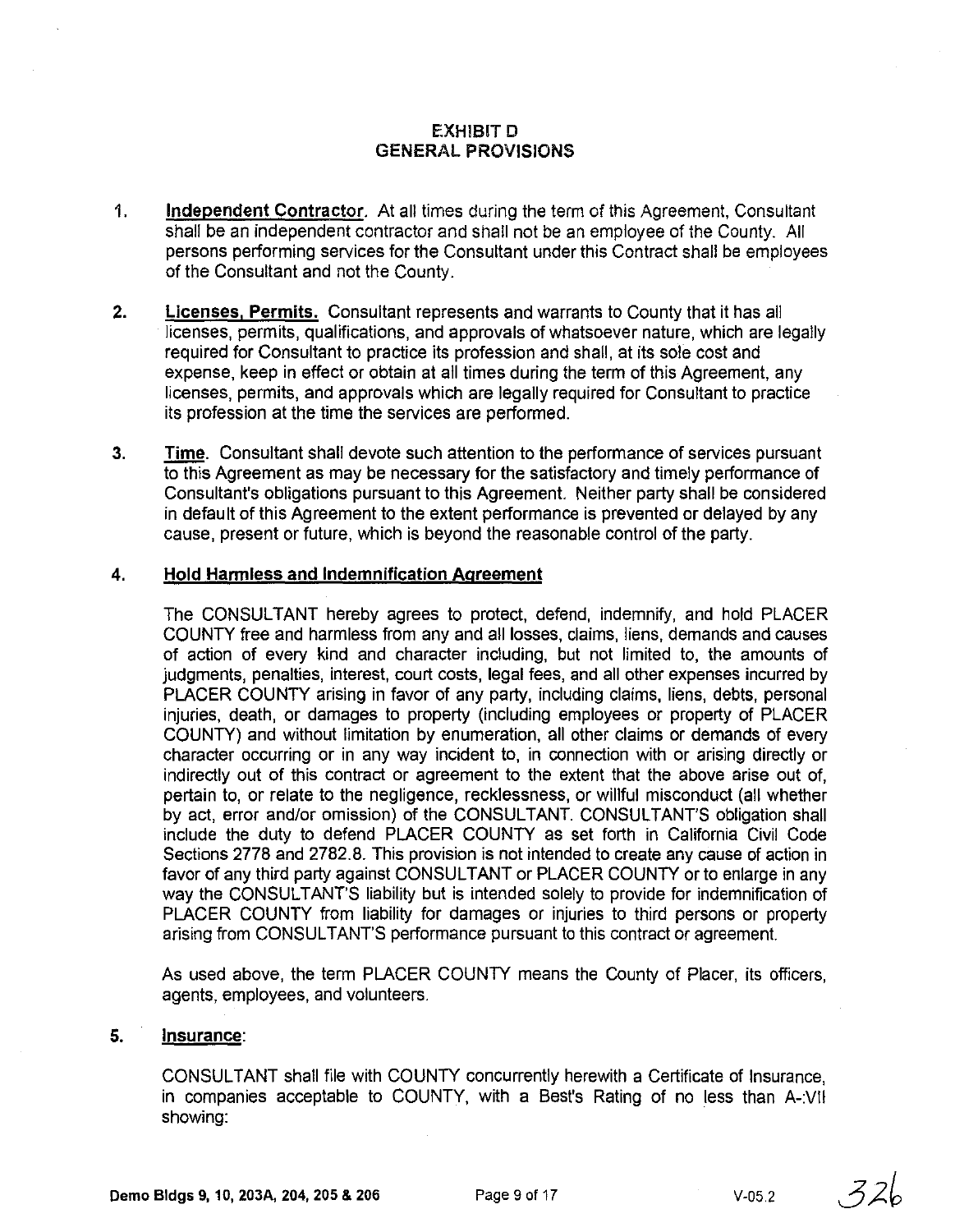### Worker's Compensations and Employers Liability Insurance:

Worker's Compensation Insurance shall be provided as required by any applicable law or regulation. Employer's liability insurance shall be provided in amounts not less than one million dollars (\$1,000,000) each accident for bodily injury by accident, one million dollars (\$1,000,000) policy limit for bodily injury by disease, and one million dollars (\$1.000.000) each employee for bodily injury by disease,

If there is an exposure of injury to CONSULTANT'S employees under the U.S. Longshoremen's and Harbor Worker's Compensation Act, the Jones Act, or under laws, regulations, or statutes applicable to maritime employees, coverage shall be included for such injuries or claims.

Each Worker's Compensation policy shall be endorsed with the following specific language:

Cancellation Notice - "This policy shall not be changed without first giving thirty (30) days prior written notice and ten (10) days prior written notice of cancellation for non-payment of premium to the County of Placer."

Waiver of Subrogation - The workers' compensation policy shall be endorsed to state that the workers' compensation carrier waives its right of subrogation against the County, its Officers, directors, officials, employees, agents or volunteers, which might arise by reason of payment under such policy in connection with performance under this agreement by the CONSULTANT.

CONSULTANT shall require all SUBCONTRACTORS to maintain adequate Workers' Compensation insurance. Certificates of Workers' Compensation shall be filed forthwith with the County upon demand.

### **General Liability Insurance:**

- A. Comprehensive General Liability or Commercial General Liability insurance covering all operations by or on behalf of CONSULTANT, providing insurance for bodily injury liability and property damage liability for the limits of liability indicated below and including coverage for:
	- (1) Contractual liability insuring the obligations assumed by CONSULTANT in this Agreement.
- B. One of the following forms is required:
	- (1) Comprehensive General Liability;
	- (2) Commercial General Liability (Occurrence); or
	- (3) Commercial General Liability (Claims Made).
- C. If CONSULTANT carries a Comprehensive General Liability policy, the limits of liability shall not be less than a Combined Single Limit for bodily injury, property damage, and Personal Injury Liability of:
	- $\rightarrow$ One million dollars (\$1,000,000) each occurrence

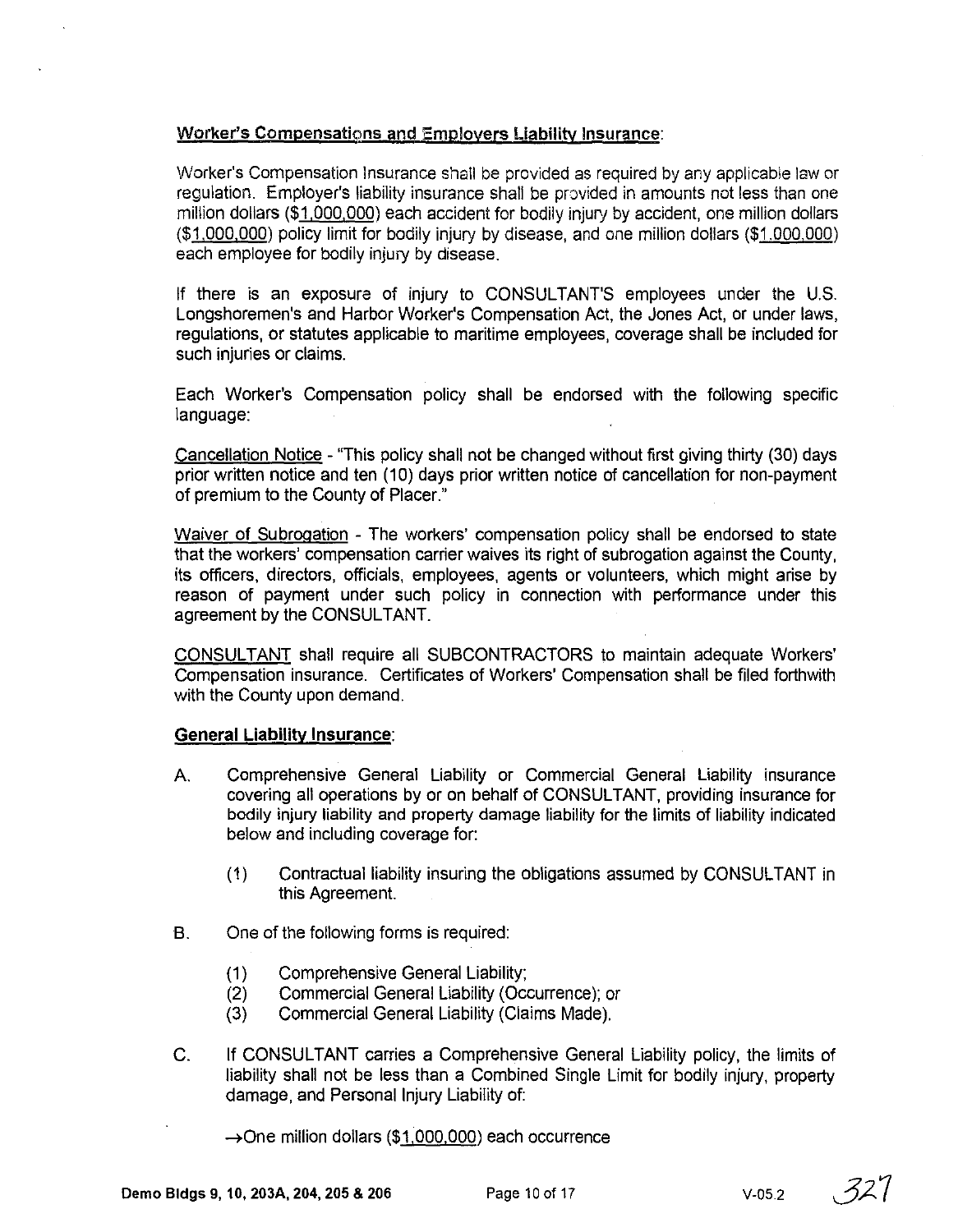$\rightarrow$  Two million dollars (\$2,000,000) aggregate

- D, If CONSULTANT carries a Commercial General Liability (Occurrence) policy:
	- (1) The limits of liability shall not be less than:

 $\rightarrow$ One million dollars (\$1,000,000) each occurrence (combined single limit for bodily injury and property damage)  $\rightarrow$ One million dollars (\$1,000,000) for Products-Completed Operations ~Two million dollars (\$2,000,000) General Aggregate

 $1 - 2$  and  $-7$ 

- (2) If the policy does not have an endorsement providing that the General Aggregate Limit applies separately, or if defense costs are included in the aggregate limits, then the required aggregate limits shall be two million dollars (\$2,000,000),
- E. Special Claims Made Policy Form Provisions:

CONSULTANT shall not provide a Commercial General Liability (Claims Made) policy without the express prior written consent of COUNTY, which consent, if given, shall be subject to the following conditions:

(1) The limits of liability shall not be less than:

 $\rightarrow$ One million dollars (\$1,000,000) each occurrence (combined single limit for bodily injury and property damage) ~One million dollars (\$1,000,000) aggregate for Products Completed **Operations** ~Two million dollars (\$2,000,000) General Aggregate

(2) The insurance coverage provided by CONSULTANT shall contain language providing coverage up to one (1) year following the completion of the contract in order to provide insurance coverage for the hold harmless provisions herein if the policy is a claims-made policy,

Conformity of Coverages - If more than one policy is used to meet the required coverages, such as a separate umbrella policy, such policies shall be consistent with all other applicable pOlicies used to meet these minimum requirements, For example, all policies shall be Occurrence Liability policies or all shall be Claims Made Liability policies, if approved by the County as noted above, In no cases shall the types of polices be different.

#### Endorsements:

Each Comprehensive or Commercial General Liability policy shall be endorsed with the following specific language: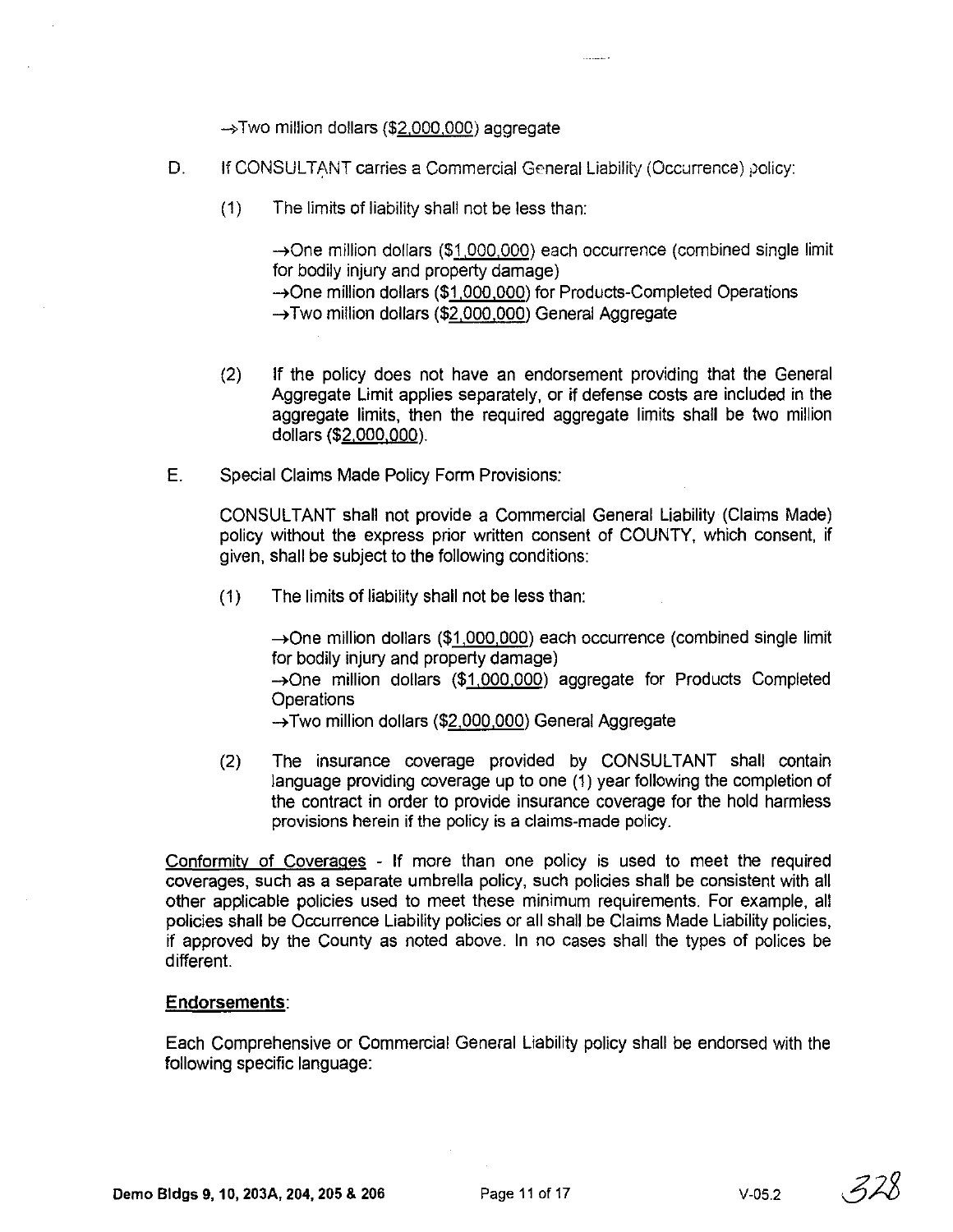- A. "The County of Placer, its officers, agents, employees, and volunteers are to be covered as insured for all liability arising out of the operations by or on behalf of the named insured in the performance of this Agreement."
- B. "The insurance provided by the Consultant, including any excess liability or umbrella form coverage, is primary coverage to the County of Placer with respect to any insurance or self-insurance programs maintained by the County of Placer and no insurance held or owned by the County of Placer shall be called upon to contribute to a loss."
- C. "This policy shall not be changed without first giving thirty (30) days prior written notice and ten (10) days prior written notice of cancellation for non-payment of premium to the County of Placer."

#### **Automobile Liability Insurance:**

Automobile Liability insurance covering bodily injury and property damage in an amount no less than one million dollars (\$1,000,000) combined single limit for each occurrence.

Covered vehicles shall include owned, non-owned, and hired automobiles/trucks.

#### **Professional Liability Insurance (Errors & Omissions):**

Professional Liability Insurance for Errors and Omissions coverage in the amount of not less than one million dollars (\$1,000,000) combined single limit for each occurrence and two million dollars (\$2,000,000) aggregate.

If Consultant sub-contracts in support of Consultants work provided for in the agreement, Professional Liability Insurance for Errors shall be provided by the sub contractor in an amount not less than one million dollars (\$1,000,000) in aggregate.

The insurance coverage provided by the consultant shall contain language providing coverage up to one (1) year following completion of the contract in order to provide insurance coverage for the hold harmless provisions herein if the policy is a claims made policy.

#### **Pollution Liability:**

Contractor shall purchase and thereafter maintain, so long as such insurance is available on a commercially reasonable basis, Pollution Liability insurance in the amount of one million dollars (\$1,000,000) per occurrence and two million dollars (\$2,000,000) aggregate covering liability arising from the sudden and accidental release of pollution on the Facility Site.

#### **Additional Requirements:**

Premium Payments - The insurance companies shall have no recourse against the COUNTY and funding agencies, its officers and employees or any of them for payment of any premiums or assessments under any policy issued by a mutual insurance company,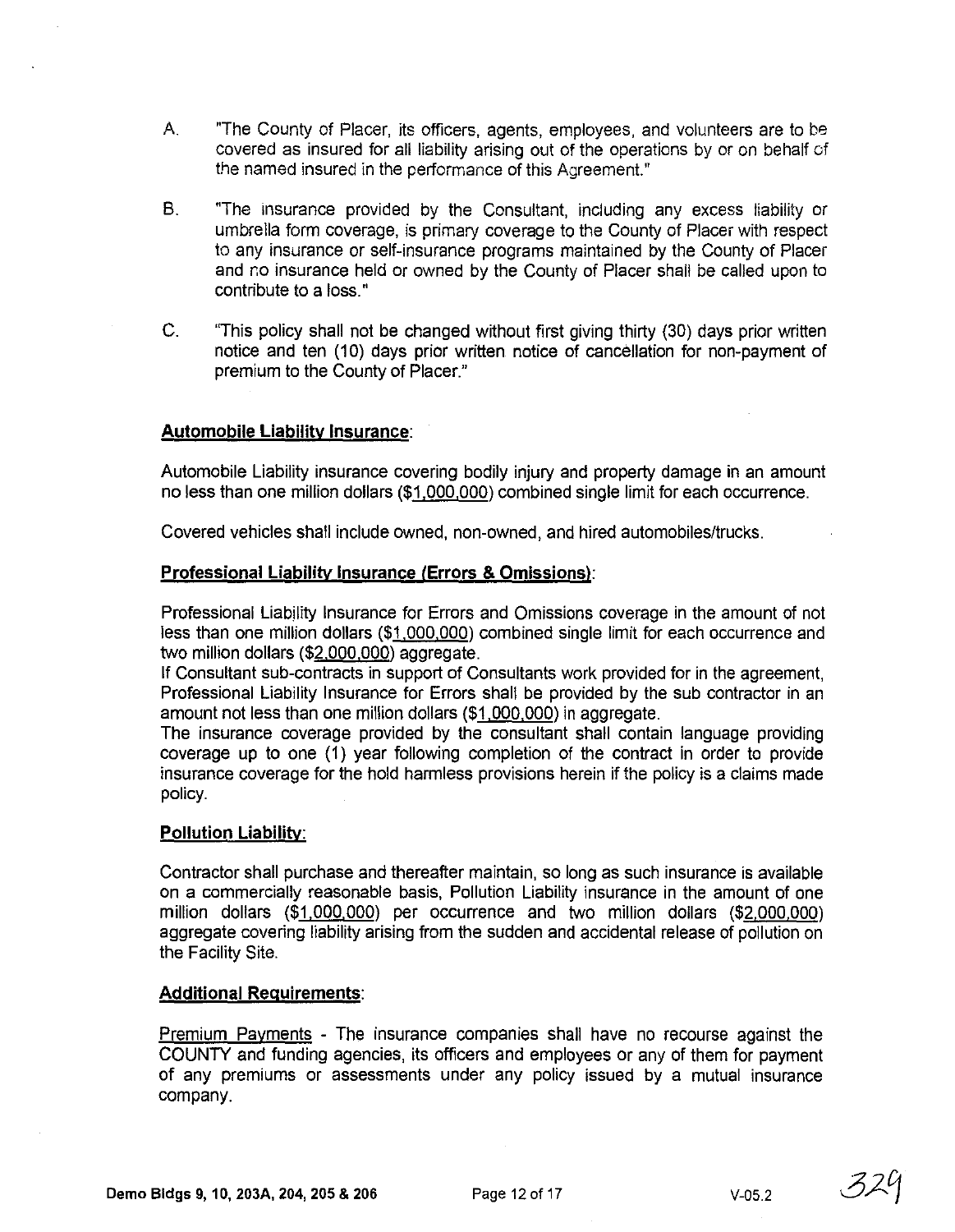Policy Deductibles - The CONSULTANT shall be responsible for all deductibles in all of the CONSULTANT's insurance policies. The maximum amount of allowable deductible for insurance coverage required herein shall be \$25,000.

CONSULTANT's Obligations - CONSULTANT's indemnity and other obligations shall not be limited by the foregoing insurance requirements and shall survive the expiration of this agreement.

Verification of Coverage - CONSULTANT shall furnish the County with original certificates and amendatory endorsements or copies of the applicable policy language effecting coverage required by this clause. All certificates and endorsements are to be received and approved by the County before work commences. However, failure to obtain the required documents prior to the work beginning shall not waive the CONSULTANT's obligation to provide them. The County reserves the right to require complete, certified copies of all required insurance policies, including endorsements required by these specifications, at any time.

Material Breach - Failure of the CONSULTANT to maintain the insurance required by this agreement, or to comply with any of the requirements of this section, shall constitute a material breach of the entire agreement.

- 6. Consultant Not Agent. Except as County may specify in writing Consultant shall have no authority, express or implied, to act on behalf of County in any capacity whatsoever as an agent. Consultant shall have no authority, express or implied, pursuant to this Agreement to bind County to any obligation whatsoever.
- 7. Assignment/ Subcontracting Prohibited. Consultant may assign its rights and obligations under this Agreement only upon the prior written approval of County, said approval to be in the sole discretion of County. Consultant shall not subcontract any portion of the work except as approved in advance and in writing by County or as set forth in Exhibit A, Scope of Services.

### 8. Personnel.

- A. Consultant warrants that all personnel assigned by Consultant to perform the services are duly trained and qualified to perform the work. Consultant shall assign only competent personnel to perform services pursuant to this Agreement. In the event that County, in its sole discretion, at any time during the term of this Agreement, request the replacement of any person assigned by Consultant to perform services pursuant to this Agreement, Consultant shall remove and replace any such person immediately upon receiving notice from County.
- B. Notwithstanding the foregoing, if specific persons are designated as part of a project team in Exhibit A, Scope of Services, Consultant agrees to perform the work under this agreement with those individuals identified. Reassignment or substitution of individuals or sub-consultants named in the project team by Consultant without the prior written consent of County shall be grounds for cancellation of the agreement by County, and payment shall be made pursuant to Paragraph 10 Termination only for that work performed by project team members.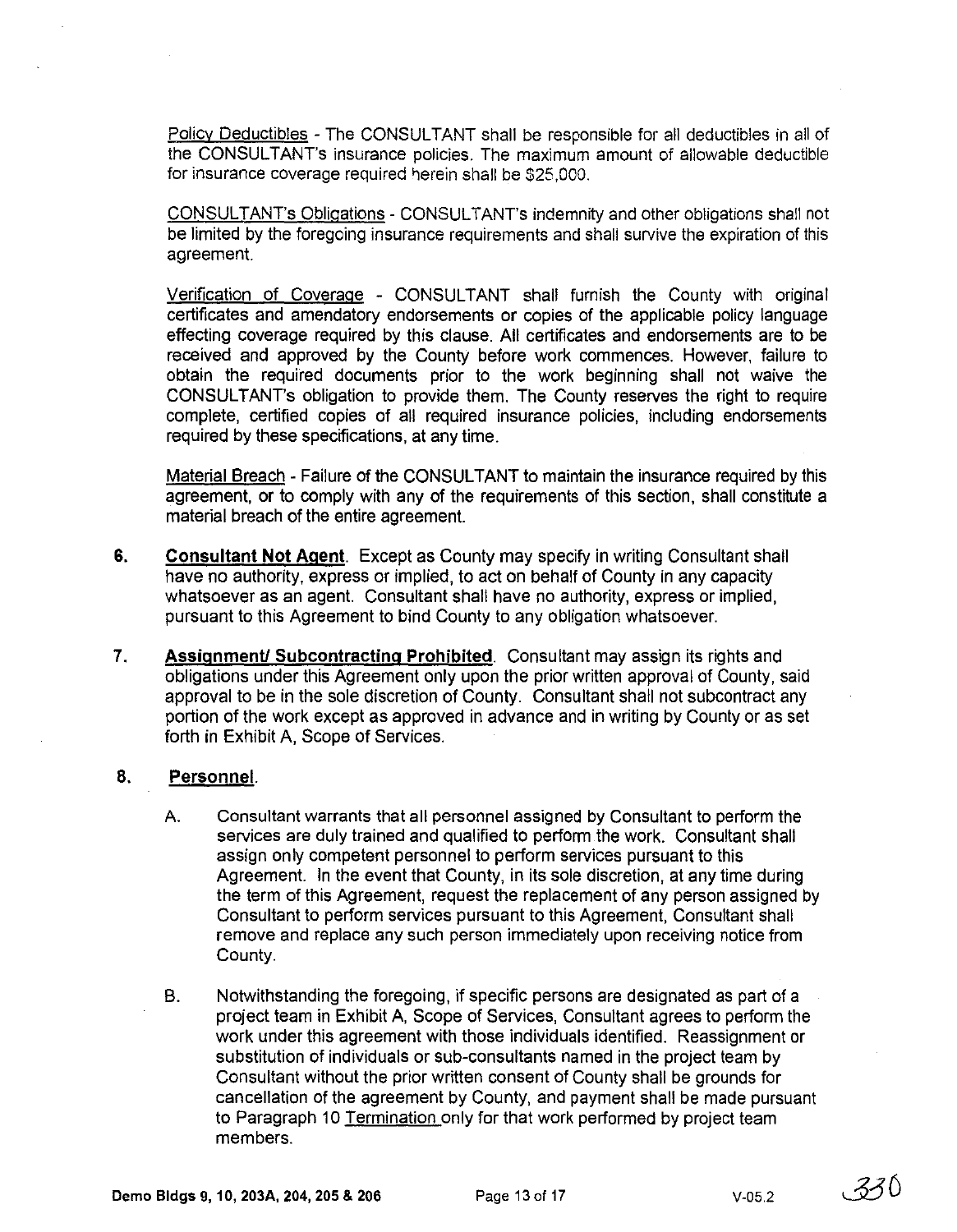9. Standard of Performance. Consultant shall perform all services required pursuant to this Agreement in the manner and according to the standards observed by a competent practitioner of the profession in which Consultant is engaged in the geographical area in which Consultant practices its profession. All products of whatsoever nature which Consultant delivers to County pursuant to this Agreement shall be prepared in a workmanlike manner and conform to the standards or quality normally observed by a person practicing in Consultant's profession.

## 10. Termination.

- A. In the event County, in its sole discretion, deems it in the best interests of the public, County shall have the right to terminate this Agreement at any time without cause by giving notice in writing of such termination to Consultant. In the event County shall give notice of termination. Consultant shall immediately cease rendering service upon receipt of such written notice, pursuant to this Agreement. In the event County shall terminate this Agreement:
	- 1) Consultant shall deliver copies of all writings prepared by it pursuant to this Agreement. The term "writings" shall be construed to mean and include: handwriting, typewriting, printing, photostatting, photographing, and every other means of recording upon any tangible thing any form of communication or representation, including letters, words, pictures, sounds, or symbols, or combinations thereof.
	- 2) County shall have full ownership and control of all such writings delivered by Consultant pursuant to this Agreement.
	- 3) County shall pay Consultant the reasonable value of services rendered by Consultant to the date of termination pursuant to this Agreement not to exceed the amount documented by Consultant and approved by County as work accomplished to date; provided. however, that in no event shall any payment hereunder exceed the amount of the agreement specified in Exhibit B, and further provided, however, County shall not in any manner be liable for lost profits which might have been made by Consultant had Consultant completed the services required by this Agreement. In this regard, Consultant shall furnish to County such financial information as in the judgment of the County is necessary to determine the reasonable value of the services rendered by Consultant. The foregoing is cumulative and does not affect any right or remedy that County may have in law or equity.
- B. Consultant may terminate its services under this Agreement only upon good cause or upon the mutual agreement of the County, and shall provide thirty (30) working days advance written notice to the County of any such intent to terminate.
- 11. Non-Discrimination. Consultant shall not discriminate in its employment practices because of race, religious creed, color, national origin, ancestry, physical handicap, medical condition, marital status, or sex in contravention of the California Fair Employment and Housing Act, Government Code §12900 et seq.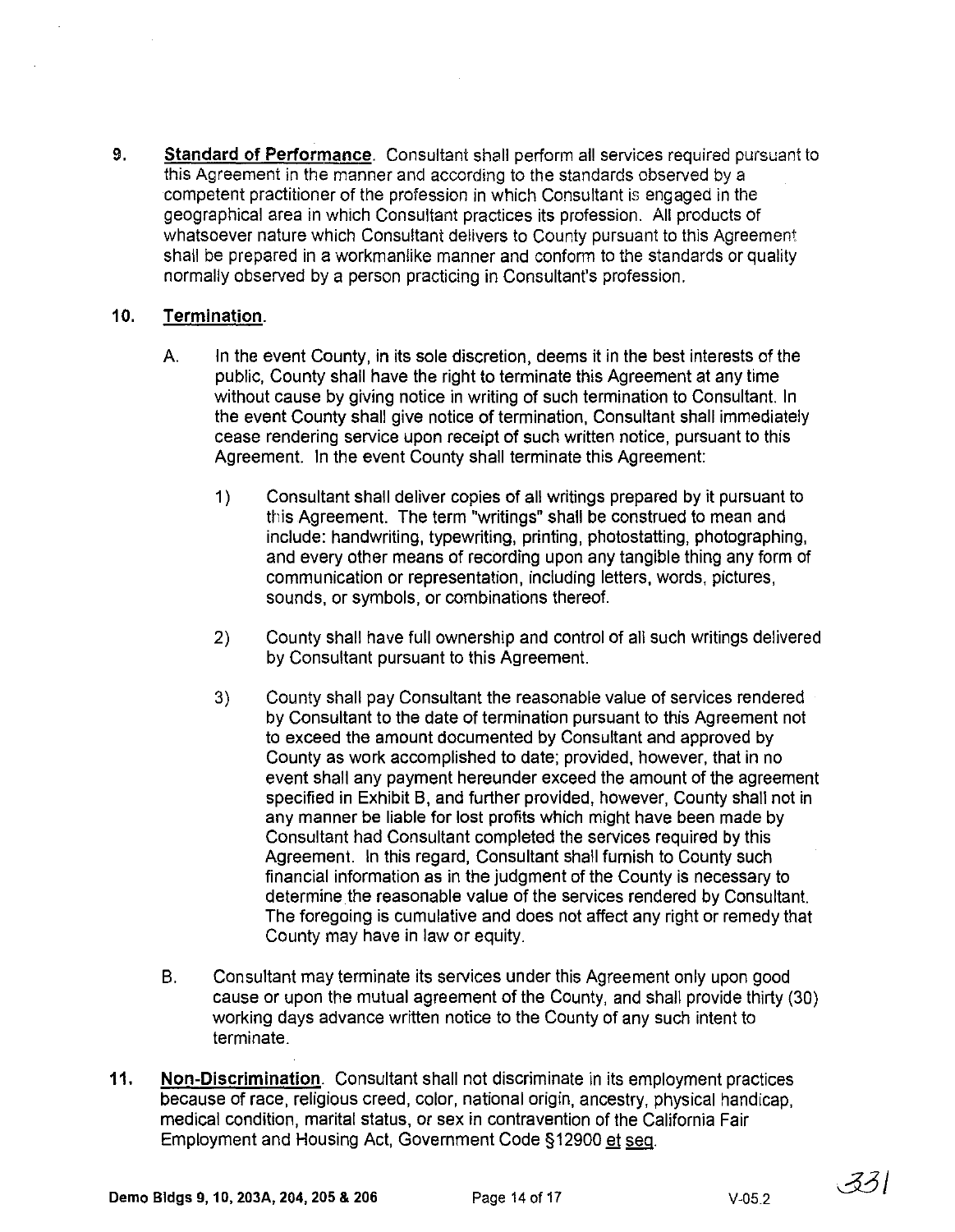- 12. Records. Consultant shall maintain, at all times, complete detailed records with regard to work performed under this agreement in a form acceptable to County, and County shall have the right to inspect such records at any reasonable time. Notwithstanding any other terms of this agreement, no payments shall be made to Consultant until County is satisfied that work of such value has been rendered pursuant to this agreement. However, County shall not unreasonably withhold payment and, if a dispute exists, the withheld payment shall be proportional only to the item in dispute.
- 13. Ownership of Information. All professional and technical information developed under this Agreement and all worksheets, reports, and related data shall become the property of County, and Consultant agrees to deliver reproducible copies of such documents to County on completion of the services hereunder. The County agrees to indemnify and hold Consultant harmless from any claim arising out of reuse of the information for other than this project.
- 14. Waiver. One or more waivers by one party of any major or minor breach or default of any provision, term, condition, or covenant of this Agreement shall not operate as a waiver of any subsequent breach or default by the other party.
- 15. Conflict of Interest. Consultant certifies that no official or employee of the County, nor any business entity in which an official of the County has, an interest, has been employed or retained to solicit or aid in the procuring of this agreement. In addition, Consultant agrees that no such person will be employed in the performance of this agreement without immediately notifying the County.
- 16. Entiretv of Agreement. This Agreement contains the entire agreement of County and Consultant with respect to the subject matter hereof, and no other agreement, statement, or promise made by any party, or to any employee, officer or agent of any party, which is not contained in this Agreement, shall be binding or valid.
- 17. Governing Law. This Agreement is executed and intended to be performed in the State of California, and the laws of that State shall govern its interpretation and effect. Any legal proceedings on this agreement shall be brought under the jurisdiction of the Superior Court of the County of Placer, State of California. Each party waives any Federal court removal and/or original jurisdiction rights it may have.
- 18. General Compliance With Laws. The Consultant shall exercise usual and customary care to comply with applicable Federal, State and local laws, statutes, rules, orders and regulations which are in effect as of the date of this Agreement, or which may later be enacted. Consultant shall comply with all laws regarding payment of prevailing wage, including, without limitation, California Labor Code section 1720, as such laws may be amended or modified. Consultant agrees to comply with any directives or regulations issued by the California State Department of Industrial Relations or any other regulatory body of competent jurisdiction.
- 19. Construction and Interpretation. It is agreed and acknowledged by Consultant that the provisions of this Agreement have been arrived at through negotiation, and that each of the parties has had a full and fair opportunity to review the provisions of this Agreement and to have such provisions reviewed by legal counsel. Therefore, the

 $332$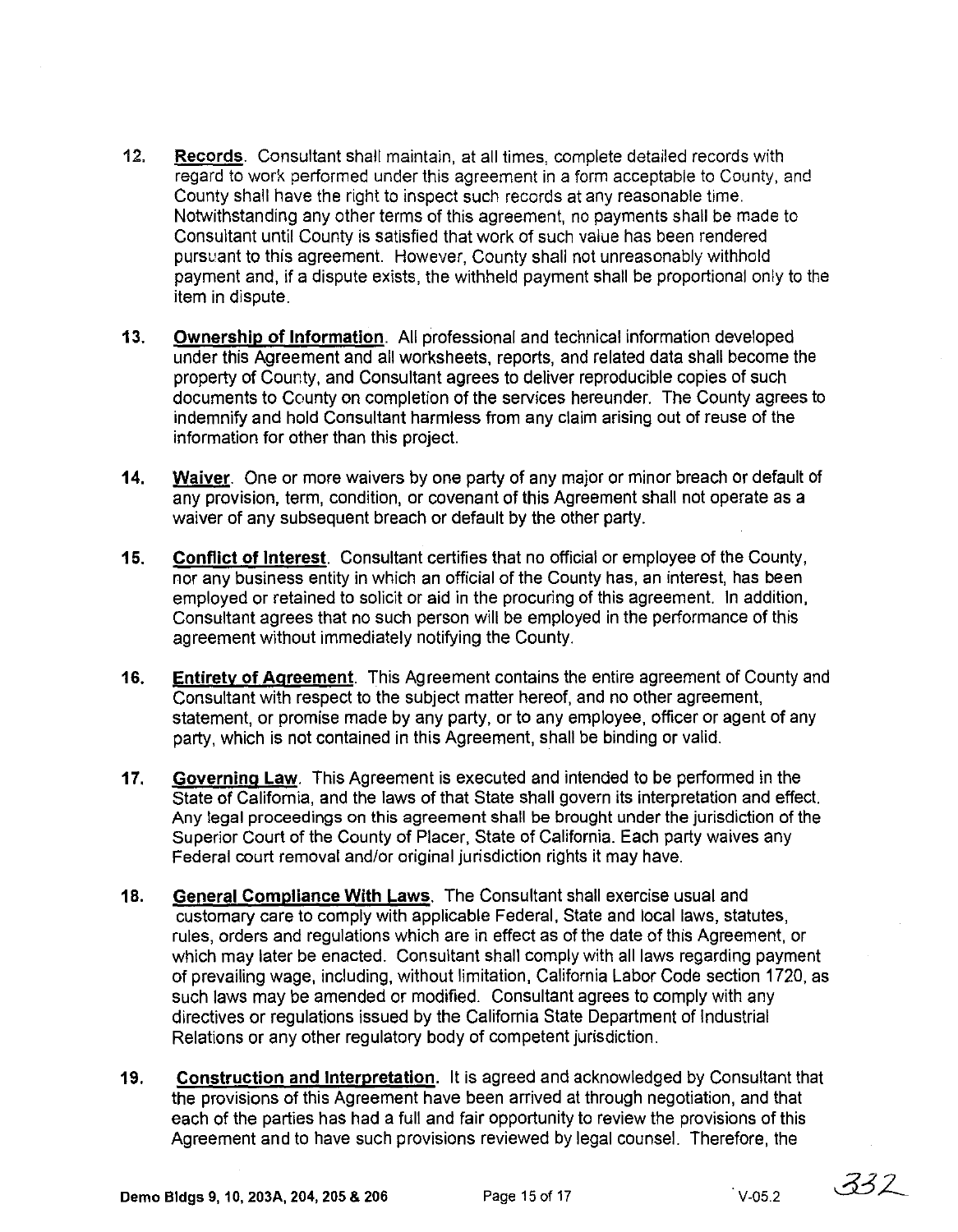normal rule of construction that any ambiguities are to be resolved against the drafting party shall not apply in construing or interpreting this Agreement.

End of Exhibit D - General Provisions